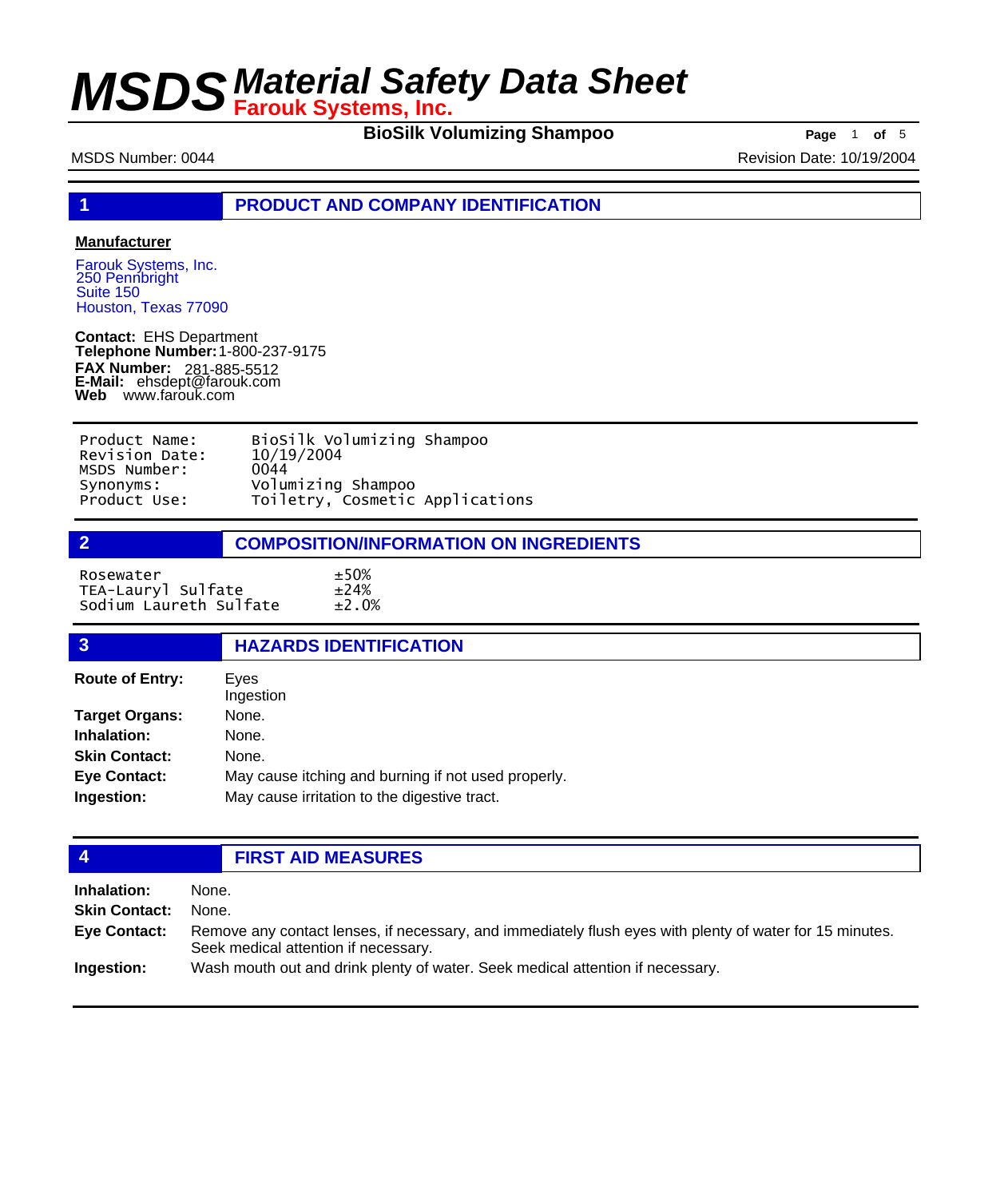**BioSilk Volumizing Shampoo Page** 2 of 5

MSDS Number: 0044 **Revision Date: 10/19/2004** Revision Date: 10/19/2004

**5 FIRE FIGHTING MEASURES**

FLASHPOINT AND METHOD: None. FLAMMABLE LIQUIDS: None. AUTO IGNITION TEMP: None. FLAMMABLE CLASS: None. BURNING RATE OF SOLID: Not available GENERAL HAZARDS: Evacuate personnel downwind of fire to avoid inhalation of fumes and smoke. EXTINGUISHING METHODS: Chemical type foam, CO2(Carbon Dioxide), Dry Chemical, Water Fog HAZARDOUS COMBUSTION PRODUCTS: None. FIRE FIGHTING PROCEDURES: This product is not flammable.However, hazardous decomposition and combustion products may be formed in a

fire situation. Cool exposed containers with water spray to prevent overheating. FIRE FIGHTING EQUIPMENT: Respiratory and eye protection are required for fire fighting personnel. Full protective equipment (Bunker Gear) and self contained breathing apparatus (SCBA) should be used for all indoor fires and significant outdoor fires. For small outdoor fires, which may be easily extinguished with a portable fire extinguisher, use of a SCBA may not be needed.

### **6 ACCIDENTAL RELEASE MEASURES**

SMALL SPILL: When a spill occurs, use absorbent material on the substance. Dispose of the material according to all local, state and federal regulations. Always use an absorbent material when cleaning up a spill.

ENVIRONMENTAL PRECAUTIONS: Avoid run-off or release into sewers, stormdrains and waterways.

GENERAL PRECAUTIONS: Remove containers away from flammable materials.

### *HANDLING AND STORAGE*

Use appropriate personal protective equipment as specified in Section 8. Handle in a manner consistent with good household/personal techniques and practices. **Handling Precautions:** Keep containers/bottles securely sealed when not in use. Store in cool/dry conditions that do **Storage Requirements:**

not exceed room temperature. Try to store product in temperatures between 40°F to 90° F.

#### **8 EXPOSURE CONTROLS/PERSONAL PROTECTION**

| <b>Engineering Controls:</b> | These recommendations provide general guideance for handling this product safely. Because<br>specific use conditions may vary, safety procedures should be developed for each specific<br>application of this product. When developing procedures, always consider potential waste,<br>disposal and personal safety issues. |
|------------------------------|-----------------------------------------------------------------------------------------------------------------------------------------------------------------------------------------------------------------------------------------------------------------------------------------------------------------------------|
| <b>Protective Equipment:</b> | EYES AND FACE: For reasonable foreseeable uses of this product, eye and face protection is not<br>reauired.<br>SKIN: For reasonable foreseeable uses of this product, skin protection is not required.<br>RESPIRATORY: For reasonable foreseeable uses of this product, respiratory protection is not<br>required.          |
|                              | EXPOSURE GUIDELINES: Overexposure is unlikely. Since all parameters cannot be foreseen, the                                                                                                                                                                                                                                 |

EXPOSURE GUIDELINES: Overexposure is unlikely. Since all parameters cannot be foreseen, the use of engineering controls to reduce exposure may be necessary.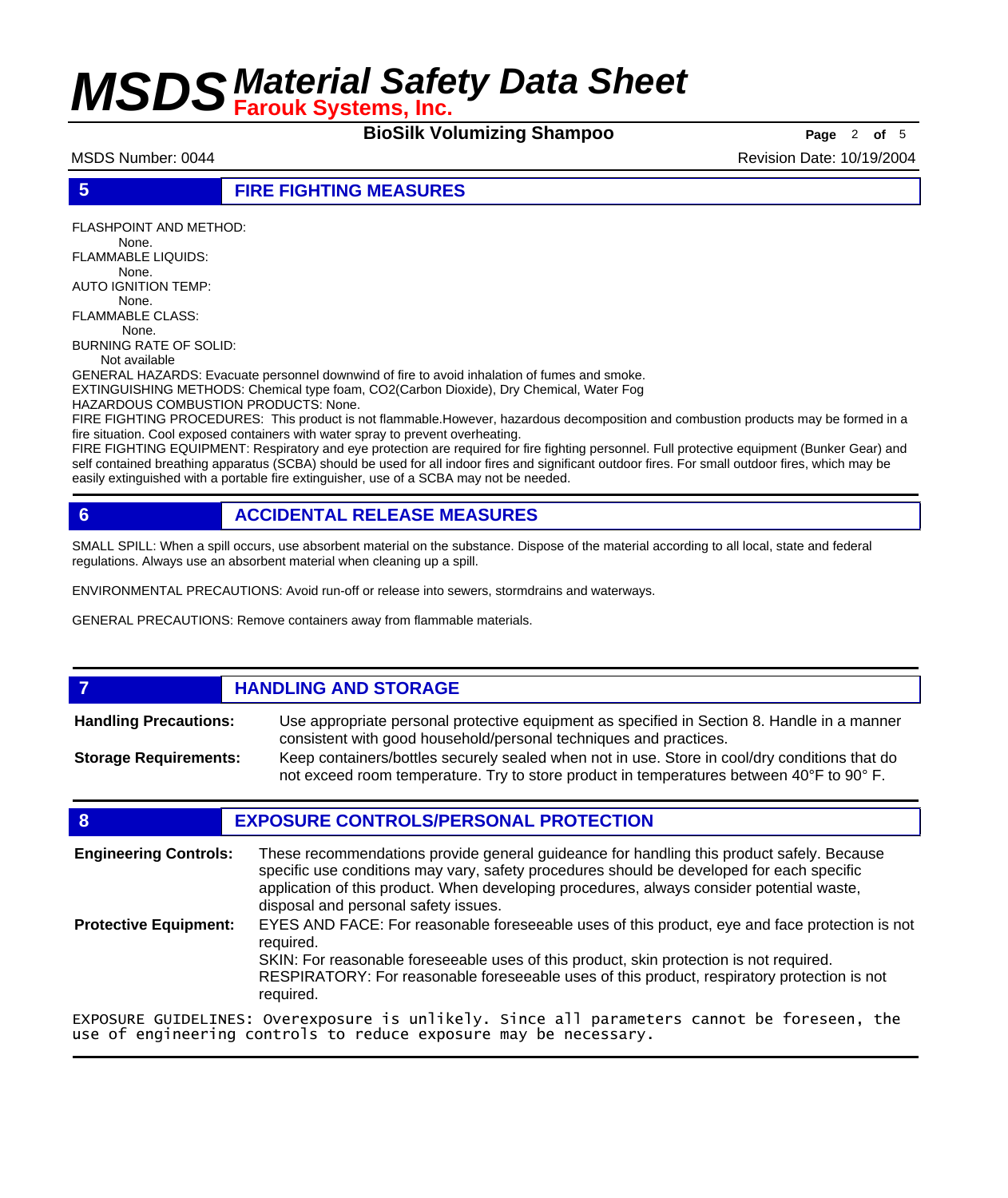**BioSilk Volumizing Shampoo** Page 3 of 5

MSDS Number: 0044 **Revision Date: 10/19/2004** Revision Date: 10/19/2004

#### **9 PHYSICAL AND CHEMICAL PROPERTIES**

**Appearance:** Pearlescent, viscous liquid **Physical State:** Liquid **Odor:** Pleasant perfume fragrance **pH:** 5.0 - 6.0 **Vapor Pressure:** N/A **Vapor Density:** N/A

### **Boiling Point:** 168° F **Freezing/Melting Pt.:** N/A **Solubility:** Soluble in water. **Spec Grav./Density:** 1.00

## **10 STABILITY AND REACTIVITY Stability:** YES **Conditions to avoid:** Extreme temperatures. **Materials to avoid (incompatability):** Keep away from oxidizing materials. **Hazardous Decomposition products:** None known. Hazardous Polymerization: Will Not Occur.

#### **11 TOXICOLOGICAL INFORMATION**

ACUTE: DERMAL LD50: Not available. ORAL LD50: Not available. INHALATION LC50: Not available. EYE EFFECTS: This product may cause irritation to eyes if not used under normal conditions. TARGET ORGANS: NONE. SENSITIZATIONS: Not available. CARCINOGENICITY: IARC: Listed by IARC - No. NTP: Listed by NTP - No. OSHA: Listed by OSHA - No.

MUTAGENICITY: Not available. REPRODUCTIVE EFFECTS: None. TERATOGENIC EFFECTS: Not available.

### **12 ECOLOGICAL INFORMATION**

ENVIRONMENTAL DATA: Not available. ECOTOXICOLOGICAL INFO: Not available. DISTRIBUTION: Not available. CHEMICAL FATE INFO: Not available.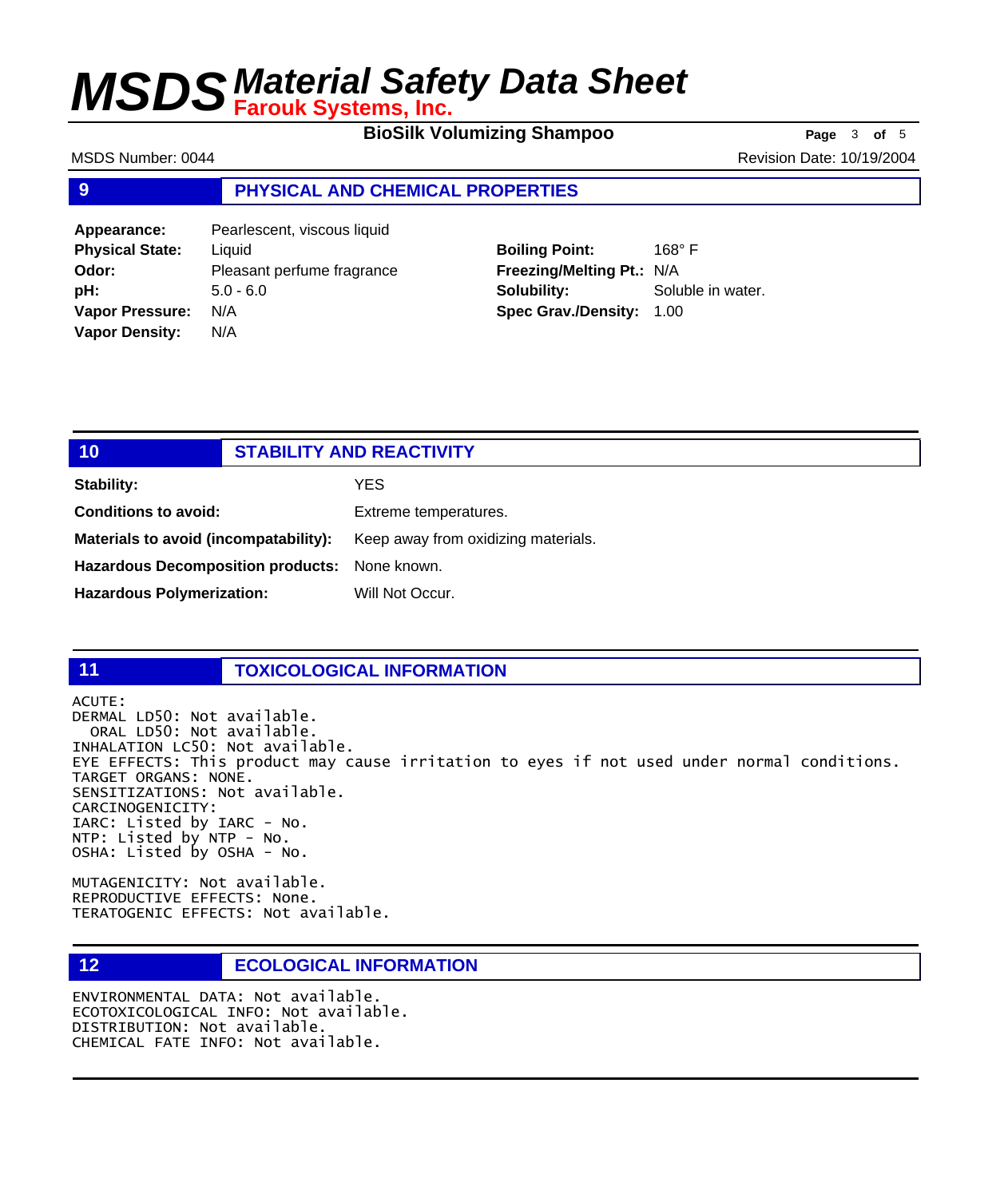**BioSilk Volumizing Shampoo Page** 4 of 5

MSDS Number: 0044 **Revision Date: 10/19/2004** Revision Date: 10/19/2004

#### **13 DISPOSAL CONSIDERATIONS**

US EPA Waste Number and Descriptions:

DISPOSAL METHOD: Controlled release of diluted product into a biological wastewater treatment plant. COMPONENT WASTE NUMBER: No EPA Waste Numbers are applicable for this product's components. DISPOSAL INSTRUCTIONS: Dispose of waste material according to local, state and federal rules and regulations.

**14 TRANSPORT INFORMATION**

This product is not regulated as a hazardous material by the United States (DOT) or Canadian (TDG) transportation regulations.

DOT CLASSIFICATION: Shipping Name: BioSilk Volumizing Shampoo Class: None. Non-regulated, non-hazardous

IMDG CLASSIFICATION: Shipping Name: BioSilk Volumizing Shampoo Class: None. Non-regulated, non-hazardous

IATA CLASSIFICATION: Shipping Name: BioSilk Volumizing Shampoo Class: None. Non-regulated, non-hazardous

1-800-424-9300 1-703-527-3887 CHEMTREC

Outside the United States

### **15 REGULATORY INFORMATION**

UNITED STATES: SARA TITLE III (Superfund Amendments and Reauthorization Act) 311/312 HAZARD CATEGORIES Fire: No. Pressure Generating: No. Reactivity: No. Acute: No. 313 REPORTABLE INGREDIENTS: Not applicable. TITLE III NOTES: None. CERCLA(Comprehensive Response, Compensation, and Liability Act) CERCLA RQ: None. TSCA(Toxic Substance Release Act) TSCA REGULATORY: All ingredients are listed in the TSCA Inventory. CANADA: WHMIS(WORKER HAZARDOUS MATERIAL INFORMATION SYSTEM) This product is WHMIS controlled. CANADIAN INGREDIENT DISCLOSURE LIST: Sodium Laureth Sulfate. CANADIAN ENVIRONMENTAL PROTECTION ACT: All intentional ingredients are listed on the DSL(Domestic Substance List). EUROPEAN COMMUNITY: EU REGULATORY: All intentional ingredients are listed on the European's EINECS Inventory. STATE REGULATIONS: Not available. LOCAL REGULATIONS: Not available.